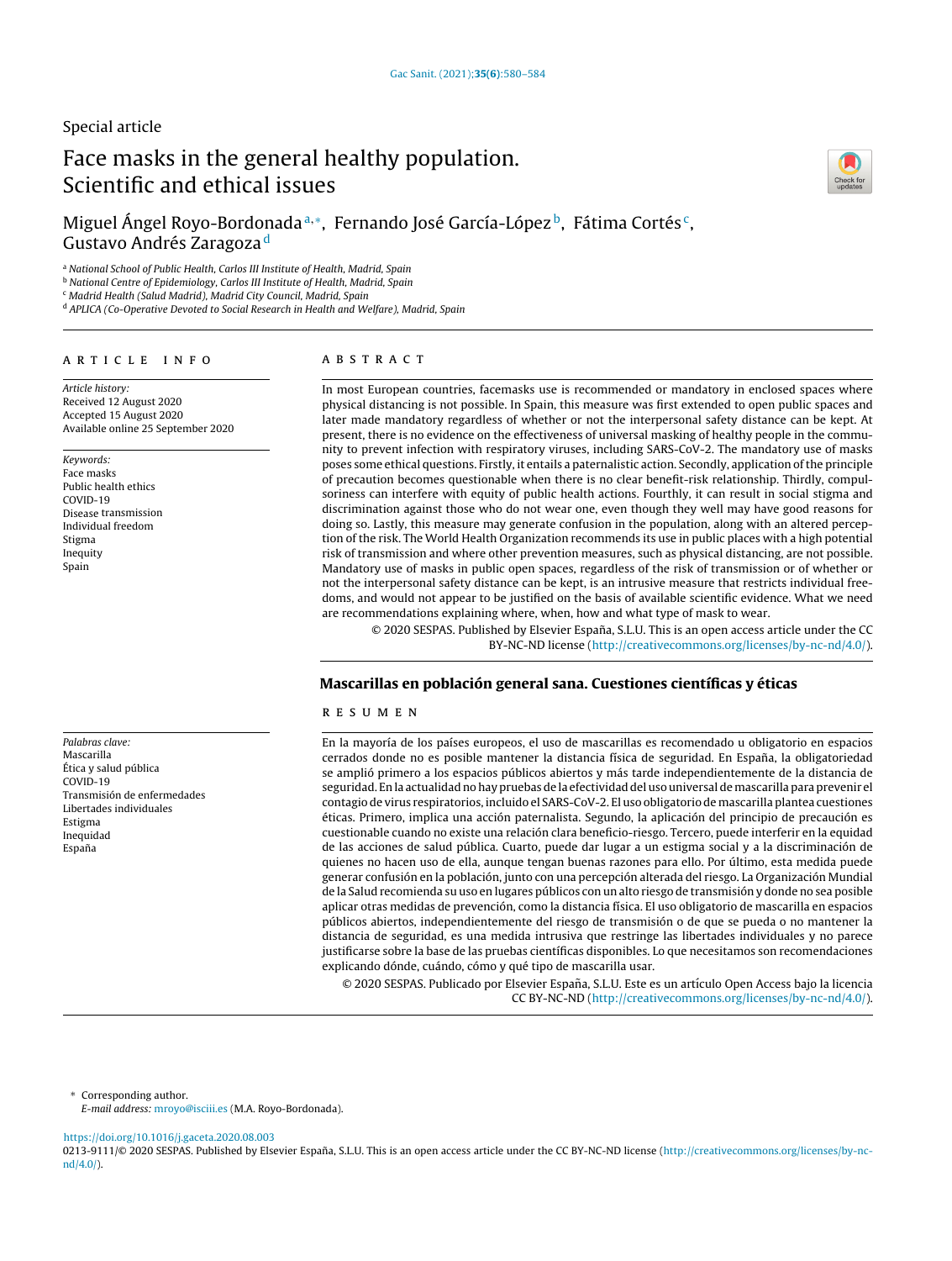### Introduction

The use of face masks in public spaces has become a political issue in some countries. In the United States, the President Trump has changed his mind from rejecting the use of face masks in public<sup>[1](#page-3-0)</sup> to say that it is patriotic to wear a face mask when you can't socially distance.<sup>[2](#page-3-0)</sup> In most European countries, face masks use is recommended or mandatory in public transport and enclosed spaces where physical distancing is not always possible.<sup>[3](#page-3-0)</sup> In Spain, this measure, first limited to public transport, was extended on May 20 to open public spaces: the use of face masks is compulsory for all persons over the age of six, whether in the street, outdoors, or in closed spaces used by or open to the public, in all cases where it would not be possible to maintain a safe interpersonal distance of at least 1.5 metres.<sup>[4](#page-3-0)</sup> Finally, in all regions of Spain the use of face masks has been made mandatory in most circumstances throughout the months of July and August, regardless of whether or not the interpersonal safety distance can be kept.<sup>[5](#page-3-0)</sup>

Generalised use of face masks by the general public to reduce community transmission of COVID-19 was first justified on the principle of precaution.<sup>4</sup> [T](#page-3-0)he argument put forward to extend this measure to all circumstances is extremely attractive and tempting, i.e., the compulsory wearing of masks would serve to avoid more restrictive measures affecting individual liberties.<sup>6</sup> [If](#page-3-0) it were in fact true that their use outdoors could prevent future lockdowns, nobody well aware of it would leave home without wearing one. However, we are afraid that this is not the case. Unfortunately, the evolution of the pandemic is getting worse in Spain since mid July, in spite of the generalized use of masks following the new mandatory regulations.<sup>[7](#page-3-0)</sup>

In this article we analyze the scientific basis and the ethical implications of the mandatory use of face masks as it has been implemented in Spain, including settings where there is a very low risk of transmission (open, uncrowded spaces) even in situations where it is possible to maintain the safety distance.

#### The scientific evidence

What does science have to say about the use of face masks by the general healthy population? After reviewing the pertinent scientific evidence, the World Health Organization (WHO), in its interim guidance on the topic published on 6 April, reached the following conclusion: "The wide use of masks by healthy people in the community setting is not supported by current evidence and carries uncertainties and critical risks".<sup>8</sup> [T](#page-3-0)hese guidelines were updated on 5 June to include new relevant scientific evidence on the use of face masks in the prevention of COVID-1[9](#page-4-0) transmission.<sup>9</sup> The conclusion reached is very similar: "At present, there is no direct evidence (from studies on COVID19 and in healthy people in the community) on the effectiveness of universal masking of healthy people in the community to prevent infection with respiratory viruses, including COVID-19". Nonetheless, the guide advises that the following criteria be borne in mind when considering whether to recommend the use of masks to the general public:

- Purpose of mask use: source-control of emissions, or prevention by protecting healthy wearers against infection.
- Risk of exposure to the COVID-19 virus.
- Vulnerability of the mask wearer.
- Setting in which the population lives: population density (e.g., cramped living conditions, refugee camps), and settings where individuals are unable to keep a physical distance of at least 1 metre (e.g., public transportation).
- Feasibility: costs, availability, etc.
- Type of mask: medical or non-medical.

Based on these criteria, the WHO recommends the use of nonmedical masks (or medical masks for people aged ≥60 years and anybody with underlying comorbidity associated with a worse COVID-19 prognosis) in the following circumstances:

- People living in cramped conditions, and specific settings such as refugee camps, camp-like settings, slums.
- Use of public transport or specific working conditions which place the employee in close contact with many people (e.g., social workers, cashiers, waiters).
- General population in public settings, such as grocery stores, at work, social gatherings, mass gatherings, closed settings, including schools, churches, mosques, etc. This recommendation is confined to areas with known or suspected widespread transmission and limited or no capacity to implement other containment measures, such as physical distancing, contact tracing, appropriate management (testing, isolation and care for suspected and confirmed cases).

Medical masks have demonstrated their ability to reduce detection of influenza virus RNA in respiratory droplets and coronavirus RNA in aerosols, with a trend towards reduced detection of coronavirus RNA in respiratory droplets.[10](#page-4-0) Non-medical masks, on the other hand, are as much as three time less effective in the control of emission of microorganisms. $11$  A recent systematic review and meta-analysis of the scientific literature, which analysed 172 observational studies conducted in 16 countries across all continents, found that a physical distance of more than one metre is highly effective in the prevention of virus transmission.<sup>[12](#page-4-0)</sup> The scientific data that support the preventive effect of wearing masks by the general population are of low quality, and come, in the majority of cases, from studies focusing on homes or case contacts. Risk of transmission depends on the intensity and duration of contact,  $13$ two factors found inthe family environment, where wearing amask has been shown to be effective for reducing transmission.<sup>[14](#page-4-0)</sup> However, it is not clear whether mask use outdoors is related to the low COVID-19 rates in some countries, since this is just one of the many measures applied in places where there are excellent epidemiological surveillance systems witha provencapacity to control new COVID-19 outbreaks fast and effectively,<sup>[15](#page-4-0)</sup> and where good hand-hygiene practices and respiratory etiquette have long been widespread among the population, $16$  unlike European countries, like Spain, where efforts have only recently begun to raise public awareness about the importance of such measures. The recommendation to the general healthy population to wear a mask, reserved for settings with a high risk of transmission, is a measure that is complementary to those required for basic prevention, namely:

- Avoiding crowded places and situations as far as possible.
- Maintaining a safe interpersonal distance of at least one metre, especially in the case of people with respiratory symptoms.
- Washing the hands frequently.
- Maintaining respiratory etiquette at all times.

Unlike most countries of the European Union, in Spain is mandatory for the general public to wear a face mask in all cases where it would otherwise not be possible to maintain a physical distance of 1.5 metres, $4$  without drawing any distinction between situations of high potential risk of transmission, such as closed crowded spaces (bars, restaurants, workplaces, churches, musical halls, gymnasiums or health facilities) where people remain for prolonged periods of time, singing or talking loudly, <sup>15,17-21</sup> and those in which the risk of transmission can be considered nil or negligible, such as when meeting another person while walking along the street. $22$ All regions of Spain have gone further, making the use of masks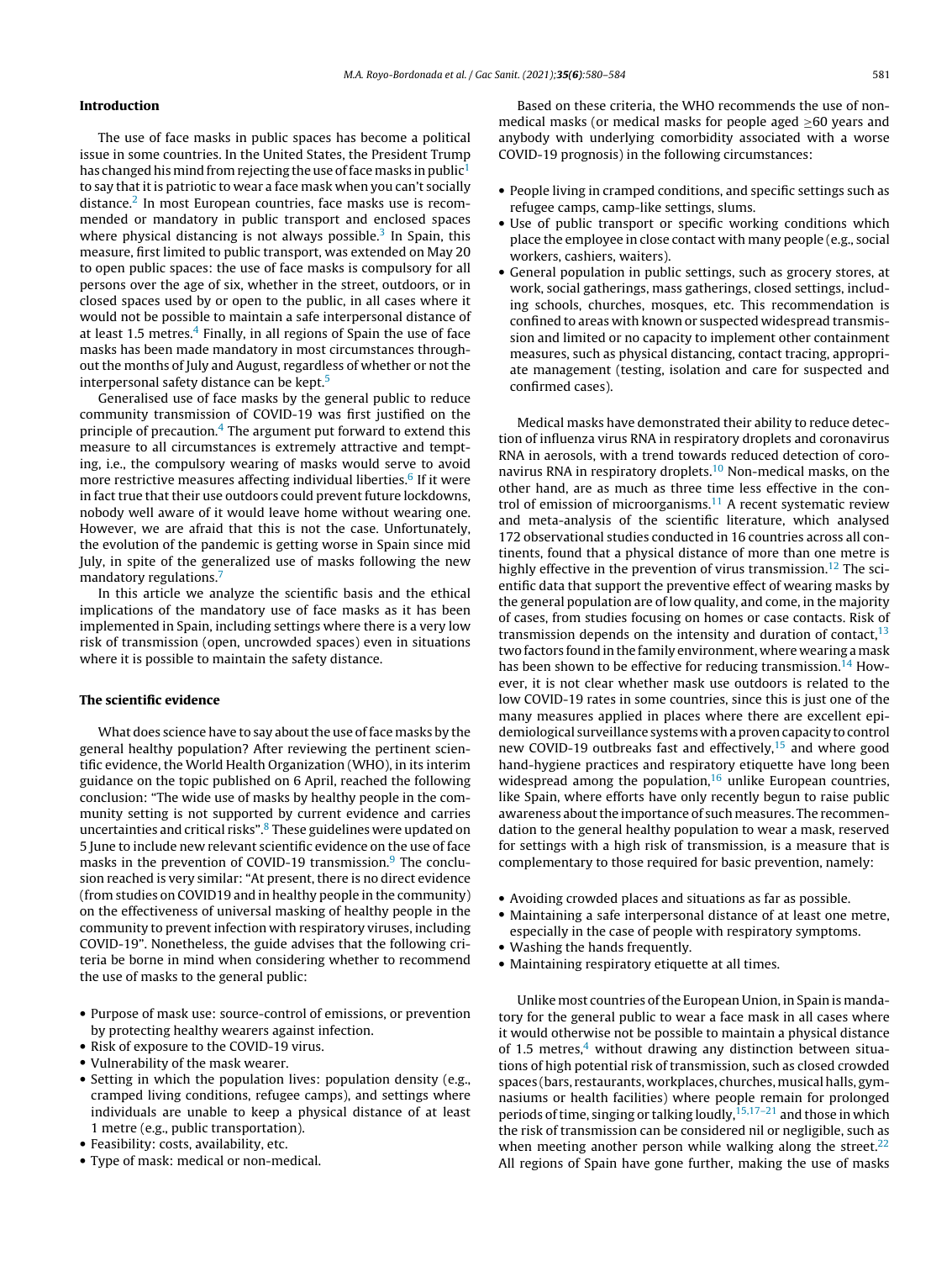mandatory in most circumstances, although the safety distance can be maintained.<sup>[5](#page-3-0)</sup>

A group of researchers has made an appealing to the medical community and to the relevant national and international bodies to recognize the potential for airborne spread of COVID-19, $^{23}$  $^{23}$  $^{23}$  based on three types of evidence:

- Flow physics studies of exhaled droplets movements in indoor environments showing that at typical indoor air velocities, a 5  $\mu$ m droplet can travel more than two metres while settling from a height of 1.5 m to the floor.
- Studies showing that influenza viruses are released during exhalation, talking, and coughing in microdroplets small enough to remain aloft in air and pose a risk of exposure at distances beyond 2 metres from an infected individual. Furthermore, in health care settings, viral RNA associated with droplets smaller than 5  $\mu$ m has been detected in air.
- Anecdotical retrospective studies of spreading events in high transmission risk environments, like a chorale or a restaurant, where airborne appears to be a plausible explanation for SARS-CoV-2 transmission.

The WHO updated on July 9 a scientific article from March 29 on modes of transmission of SARS-CoV-2 and their implications for prevention and control recommendations, including new scientific evidence available on transmission of the virus that causes COVID- $19<sup>24</sup>$  $19<sup>24</sup>$  $19<sup>24</sup>$  Regarding potential air transmission, the WHO reaches the following conclusions:

- In health care settings where symptomatic COVID-19 patients were cared for, but where aerosol generating procedures were not performed, the quantity of SARS-CoV-2 RNA detected was in extremely low numbers in large volumes of air and no studies have found viable virus (indicative of replication —and infection competent) in air samples.
- Recent clinical reports of health workers found no nosocomial transmission in that context when contact and droplet precautions were appropriately used, excluding aerosol transmission.
- In high transmission risk environments where airborne transmission cannot be ruled out, such as during choir practice, in restaurants or in fitness classes, a detailed investigation suggest that droplet and fomite transmission could also explain human-to-human transmission within these clusters previously described.
- SARS-CoV-2 transmission appears to mainly be spread via droplets and close contact with infected symptomatic or presymptomatic cases.

Taking into account these pieces of evidence, the WHO recommends the use of face masks in public places where there is community transmission and where other prevention measures, such as physical distancing, are not possible. For more detailed advice on the use of masks in the context of COVID-19 it refers to its June 5 [In](#page-4-0)terim guidance.<sup>9</sup> In addition, the WHO encourages, at all times, to practice frequent hand hygiene, physical distancing from others when possible, and respiratory etiquette; avoid crowded places, close-contact settings and confined and enclosed spaces with poor ventilation; wear fabric masks when in closed, overcrowded spaces to protect others; and ensure good environmental ventilation in all closed settings and appropriate environmental cleaning and disinfection.

#### Ethical implications

The imposition of the mandatory use of face masks, especially in settings where there is a low risk of transmission (open, uncrowded spaces), poses some ethical questions. Firstly, it entails a paternalistic action by the authorities, which tend to treat citizens like children. It is more important, and would be more respectful, to inform them appropriately about contexts that pose a high risk of transmission where wearing a mask might be of some benefit, and the possible risks associated with incorrect fitting, use or removal. Public health measures need to enlist the full force of individual responsibility, something that is better attained with measures which are less restrictive of individual freedoms, such as persuasion and the power of conviction, than with compulsory measures and penalties.<sup>[25](#page-4-0)</sup> Moreover, clear and trustworthy public communication on the part of governments, providing transparent and convincing justifications for the decisions taken, is particularly important in helping create and maintain such trust.<sup>[26](#page-4-0)</sup> It is true that public health policies sometimes require paternalistic and mandatory measures to protect population health and prevent disease, but these measures must be considered as a last resort when no other non-mandatory measures can be applied. But they must be evidence-based and necessary to achieve the public health goals intended, which is not the case for facemasks in general population.

Secondly, the principle of precaution may justify the use of coercive measures that limit individual freedoms in order to prevent a possibly serious risk to the health of the population. However, their application becomes more questionable when measures are applied for which there is no clear benefit-risk relationship, as in the case now before us ([Table](#page-3-0) 1). Additionally, the substantial financial resources required to maintain the continued use of masks by the general public could be better allocated to other public health measures of tried and tested efficacy, such as the promotion of the appropriate respiratory etiquette and hand hygiene. What is more, if it were to be shown that the benefit of compulsory use of masks in Spain was outweighed by the potential risks associated with their misuse (an apparently common phenomenon, judging by what one sees daily in TV news bulletins or on any city street), we would be confronted with a prejudicial health intervention which failed to comply with the maxim *"primum non nocere"* (first, do no harm), a precept that should govern all health actions.

Thirdly, compulsoriness can interfere with the necessary equity of public health actions, unless accompanied by complementary measures, such as government-subsidised distribution, free of charge to the end user, designed to ensure that low-income persons are able to acquire the most adequate masks in the right quantities for the goal being pursued. In addition, mandatory use of masks on a population scale should be accompanied by mass media campaigns that explain how to use the masks, what type is most suitable in each case, and the potential benefits and risks of their use by the general healthy population.

Fourthly, the obligation to use a mask may lead to those who do not wear one being socially stigmatised and, ultimately, discriminated against, even though they may have good reasons for this, whether because they take great care to maintain the required safety distance and only use masks when this is not possible, or because they come within one of the exceptions to the obligation to use a mask designated by the health authorities.

Lastly, this measure may generate confusion in the population, along with an altered perception of the risk, with the ensuing unfounded fear of becoming infected by virtue of simply meeting or passing by someone in the street who is not wearing a mask, and the mutual distrust among the public that can flow from this.

The WHO's and ECDC's (European Centre for Disease Prevention and Control) guidelines on the wearing of masks have remained largely consistent during the coronavirus pandemic and are two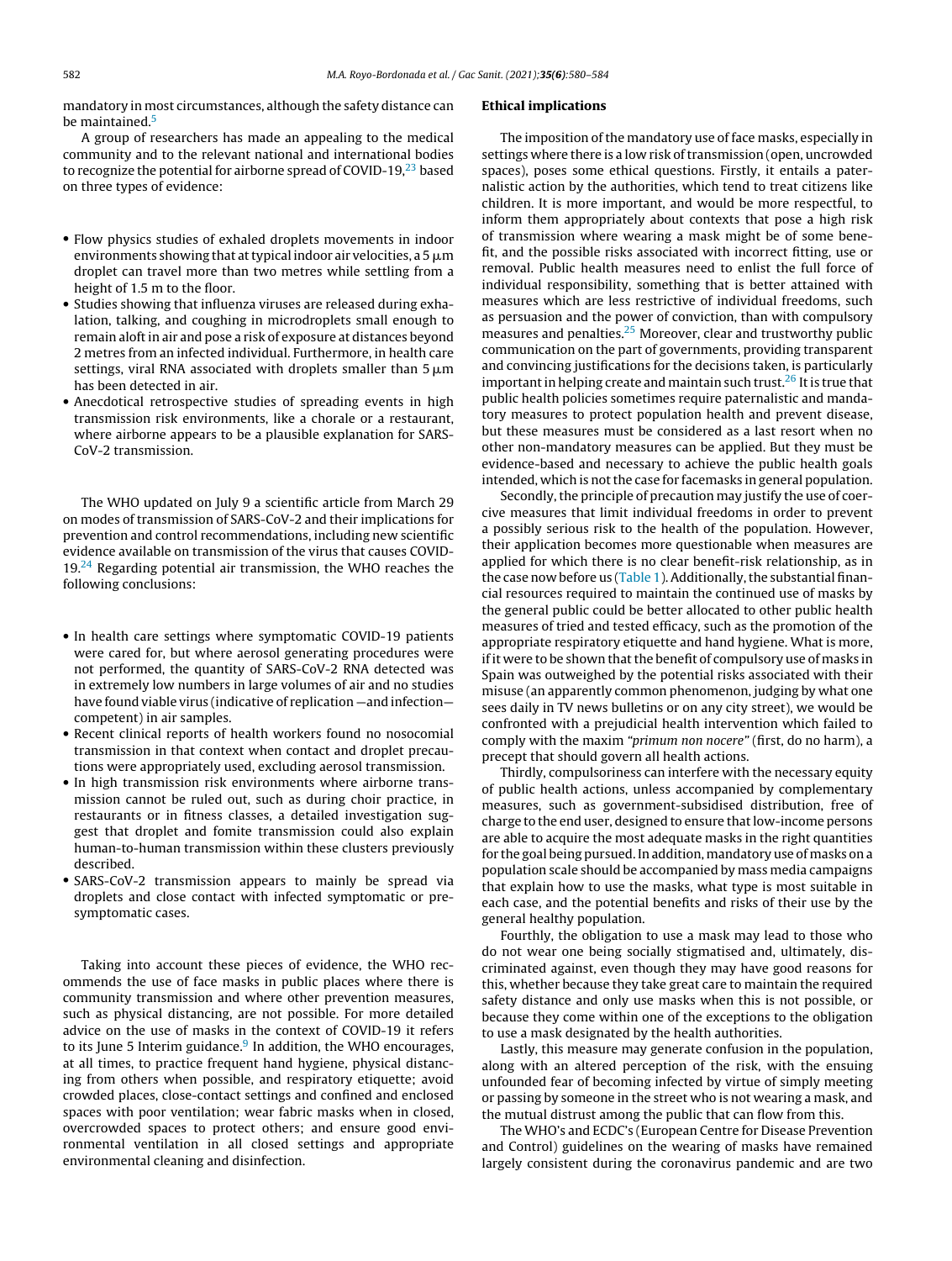#### <span id="page-3-0"></span>Table 1

Benefits and risks of mandatory mask use in settings where there is a negligible risk of transmission (open, uncrowded spaces).

|           | Benefits                             | Harms                                                                           |
|-----------|--------------------------------------|---------------------------------------------------------------------------------|
| Evident   |                                      | Unjustified restriction of individual freedoms                                  |
|           |                                      | Financial waste                                                                 |
|           |                                      | Ecological impact                                                               |
|           |                                      | Increase in social inequalities                                                 |
| Potential | Reduced exposure risk from infected  | Self-contamination due to the incorrect or improper mask use                    |
|           | persons without symptoms             | Slackening of adherence to physical distancing                                  |
|           | Enhanced awareness of the importance | Stigmatisation of those who do not wear a mask, whether because they come       |
|           | of the problem and the need to take  | within one of the justified exceptions                                          |
|           | other preventive measures            | Respiratory difficulties and facial skin lesions due to prolonged use           |
|           | Prevention of stigmatisation of      | Altered perception of risk and public distrust due to fear of becoming infected |
|           | individuals wearing masks            | in situations of negligible risk                                                |
|           |                                      | The focus is diverted from structural causes and social responsibility to       |
|           |                                      | individual responsibility and the identification of groups of people to blame   |

*Source:* in-house, adapted from World Health Organization. Advice on the use of masks in the context of COVID-19: interim guidance, 5 June 2020.[9](#page-4-0)

good examples of the prudence that is called for in these cases. While the former organisation only recommends the use of masks by healthy people in contexts of high risk of transmission when there is no capacity to implement other preventive or containment measures,<sup>9</sup> [t](#page-4-0)he latter states that "the use of face masks in the community could be considered (only as a complementary measure), especially when visiting busy, closed spaces, such as grocery stores, shopping centres, or when using public transport, etc.". $27$ 

#### Conclusion

With the degree of uncertainty currently surrounding the balance of potential benefits and harms of wearing masks in the general healthy population, especially in settings where there is a low risk of transmission (open, uncrowded spaces), it would seem more prudent to issue flexible recommendations than a set of compulsory measures aimed at restricting individual freedoms. While scientific evidence may support the advice to wear masks in certain circumstances, such as in public transport, closed crowded spaces or mass gatherings of any kind, where safe physical distancing cannot be continuously maintained and which should therefore be avoided if at all possible, any such recommendation should be combined with suitable information on how to use them and the potential risks of misuse. Mandatory use of masks in public spaces by the general healthy population, regardless of the potential risk of transmission or of whether or not the interpersonal safety distance can be kept, as has been implemented in Spain, is an intrusive measure that restricts individual freedoms, and would not appear to be justified on the basis of available scientific evidence regarding the potential benefits and risks associated with this practice. Moreover,the compulsoriness of wearing amask should be accompanied by measures designed to ensure that the entire population, and the lower-income strata in particular, enjoys unrestricted access to these, while simultaneously preventing the possible risk of a shortage —present or future— of medical masks and respirators. What is needed, in contrast, are prudent measures, with soundly based recommendations, and effective communication campaigns to explain to the population where, when, how, and what type of mask it is advisable —or inadvisable— to wear. When the narrative changes because the scientific evidence changes, it is a sign that one is living in a mature society. But when the narrative changes without substantial changes in the scientific evidence which would justify this, and no other convincing reasons are given at the time for such a change of criterion, this means that something is not right.

# Editor in charge

Carlos Álvarez-Dardet.

# Authorship contributions

The article was generated in Spain as result of discussions among the authors about the Government's decision to make the use of masks compulsory in open public spaces. M.A. Royo Bordonada wrote the first draft of the article. The remaining authors reviewed the draft, made relevant contributions to the text, and approved the final version.

# Funding

This publication was supported by the Spanish Health Research Fund of the Institute of Health Carlos III (Project ENPY 120/18).

#### Conflicts of interest

None.

#### References

- 1. [Fram](http://refhub.elsevier.com/S0213-9111(20)30199-0/sbref0140) [A.](http://refhub.elsevier.com/S0213-9111(20)30199-0/sbref0140) [by](http://refhub.elsevier.com/S0213-9111(20)30199-0/sbref0140) [Associated](http://refhub.elsevier.com/S0213-9111(20)30199-0/sbref0140) [Press,](http://refhub.elsevier.com/S0213-9111(20)30199-0/sbref0140) [Face](http://refhub.elsevier.com/S0213-9111(20)30199-0/sbref0140) [masks](http://refhub.elsevier.com/S0213-9111(20)30199-0/sbref0140) [make](http://refhub.elsevier.com/S0213-9111(20)30199-0/sbref0140) [a](http://refhub.elsevier.com/S0213-9111(20)30199-0/sbref0140) [political](http://refhub.elsevier.com/S0213-9111(20)30199-0/sbref0140) [statement](http://refhub.elsevier.com/S0213-9111(20)30199-0/sbref0140) [in](http://refhub.elsevier.com/S0213-9111(20)30199-0/sbref0140) [era](http://refhub.elsevier.com/S0213-9111(20)30199-0/sbref0140) [of](http://refhub.elsevier.com/S0213-9111(20)30199-0/sbref0140) [coronavirus.](http://refhub.elsevier.com/S0213-9111(20)30199-0/sbref0140) [The](http://refhub.elsevier.com/S0213-9111(20)30199-0/sbref0140) [New](http://refhub.elsevier.com/S0213-9111(20)30199-0/sbref0140) [York](http://refhub.elsevier.com/S0213-9111(20)30199-0/sbref0140) [Times.](http://refhub.elsevier.com/S0213-9111(20)30199-0/sbref0140) [7](http://refhub.elsevier.com/S0213-9111(20)30199-0/sbref0140) [May](http://refhub.elsevier.com/S0213-9111(20)30199-0/sbref0140) [2020.](http://refhub.elsevier.com/S0213-9111(20)30199-0/sbref0140) [Available](http://refhub.elsevier.com/S0213-9111(20)30199-0/sbref0140) [at:](http://refhub.elsevier.com/S0213-9111(20)30199-0/sbref0140) [https://www.nytimes.com/aponline/2020/05/07/us/politics/ap-us-virus](http://refhub.elsevier.com/S0213-9111(20)30199-0/sbref0140)[outbreak-mask-politics.html.](http://refhub.elsevier.com/S0213-9111(20)30199-0/sbref0140)
- 2. Trump DJ. We are united in our effort to defeat the invisible China virus, and many people say that it is patriotic to wear a face mask when you can't socially distance. There is nobody more patriotic than me, your favorite President! pic.twitter.com/iQOd1whktN. Donald J. Trump (@realDonaldTrump) July 20 2020.
- 3. Royal Society. Face masks and coverings for the general public: behavioural knowledge, effectiveness of cloth coverings and public messaging. 2020. Available at: https://royalsociety.org/-/media/policy/projects/set-c/set-cfacemasks.pdf?la=en-GB&hash=A22A87CB28F7D6AD9BD93BBCBFC2BB24.
- 4. Boletín Oficial del Estado. Orden SND/422/2020, de 19 de mayo, por la que se regulan las condiciones para el uso obligatorio de mascarilla durante la situación de crisis sanitaria ocasionada por el COVID-19. BOE No. 142, 20 May 2020: 33600-02. Available at: https://www.boe.es/boe/dias/2020/05/20/pdfs/BOE-A-2020-5142.pdf.<br>5. Nadeu F. ¿En
- 5. Nadeu F. ¿En qué comunidades es obligatoria la mascar-El Periódico, 28 June 2020. Available at: https://www.elperiodico.com/es/sociedad/20200728/mascarilla-obligatoriadonde-comunidades-espana-8036602.
- 6. Diari Oficial de la Generalitat de Catalunya. Resolución SLT/1648/2020, de 8 de julio, por la que se establecen nuevas medidas en el uso de la mascarilla para la contención del brote epidémico de la pandemia de COVID-19. Diari Oficial de la Generalitat de Catalunya Núm. 8173-9.7.2020.
- 7. Ministerio de Sanidad. Actualización n.◦ 174. Enfermedad por el coronavirus (COVID-19). 06.08.2020 (datos consolidados a las 14:00 horas del 06.08.2020). Situación en España. Available at: https://www.mscbs.gob. es/en/profesionales/saludPublica/ccayes/alertasActual/nCov-China/documentos/Actualizacion 179 COVID-19.pdf.
- 8. World Health Organization. Advice on the use of masks in the context of COVID-19: interim guidance, 6 April 2020. Available at: https://apps.who.int/iris/handle/10665/331693.